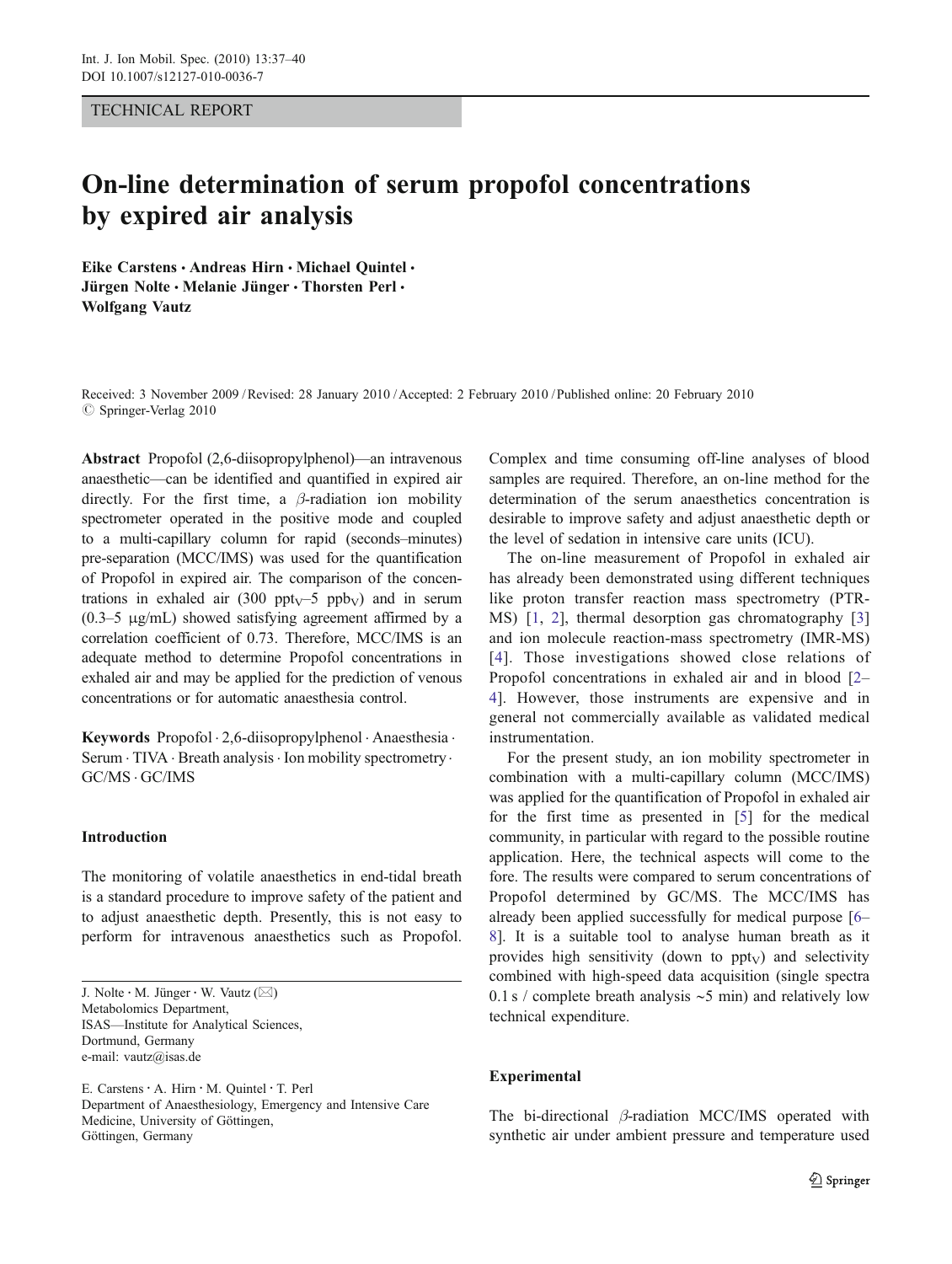for the study was custom designed at ISAS and has been described in detail in literature as well as the software used for data acquisition and evaluation [[6](#page-3-0)–[8\]](#page-3-0). For preseparation, a 20 cm un-polar multi-capillary chromatographic column (OV-5, MULTICHROM, Novosibirsk, Russia) was operated isothermal at 40 °C. Sampling was controlled by a CO<sub>2</sub> sensor (IRMA, Fa. PhaseIn, Danderyd, Sweden), which was used to flush the sample loop (8 mL volume) only if carbon dioxide exceeded 25 mmHg, thus sampling only endtidal breath. The volume of the sample loop was then introduced directly into the MCC without any pre-treatment of the sample.

Propofol (2,6-diisopropylphenol) is characterised by a molecular mass of 178 u and a phenolic chemical structure. Propofol and Thymol (used as internal standard) for calibration were obtained from Sigma–Aldrich (Seelze, Germany). A calibration gas generator (HovaCAL 3834SC VOC, Inspire Analytical Systems GmbH, Frankfurt am Main, Germany, see [[9](#page-3-0)]) was used for calibration of MCC/IMS. The generator provided Propofol concentrations (1, 3, 5, 7, 9 and 10 ppb<sub>v</sub>) in humid air (100% relative humidity at 37 °C). The calibration results (correlation coefficient of 0.984,  $n=24$ ) are presented in Fig. 1. The Propofol concentration could be determined by the MCC/IMS in breath with a mean standard deviation of 2.5% and by GC/MS in serum with 12.2%.

#### Study population

Thirteen patients scheduled for an elective ear–nose–throat surgery procedure (nine male, four female, all classified as American Society of Anaesthetist physical status I or II, see [\[10](#page-3-0)]) were involved in the study. In the mean, patients were



Fig. 1 Calibration of the MCC/IMS to gas-phase Propofol in humid air

45 years of age and their body-mass-index (BMI) was 24.6 (Table 1). The study was approved by the ethics committee of the University of Göttingen, Germany (protocol No. 01/ 07/08). All patients gave written informed consent to participate in the investigation.

## Anaesthesia and sample acquisition

The patients received a standard total intravenous anaesthesia (TIVA) with Propofol (Disoprivan 1%; Astra Zeneca, Wedel, Germany) as hypnotic agent, Remifentanil for analgesia and optional Rocuronium as muscle relaxant. Anaesthesia was induced with intravenous application of 2.1 ( $\pm$ 0.7) mg/kg Propofol bolus and 30 μg/kg/h Remifentanil. After tracheal intubation, the lung was ventilated with a standard anaesthesia respirator (Cato, Dräger, Lübeck, Germany). Propofol (3.9  $(\pm 1.8)$  mg/kg/h) and Remifentanil (30  $\mu$ g/kg/h) were applied continuously to maintain anaesthesia adjusted to clinical parameters. Sampling was performed as described above and in Total Intravenous Anaesthesia in analogy to Schubert et al.  $[11]$  $[11]$  $[11]$  measuring  $CO<sub>2</sub>$  in breath with mainstream capnography (IRMA, Fa. PhaseIn, Danderyd, Sweden). Breath samples were drawn when the  $CO<sub>2</sub>$  level exceeded 25 mmHg and venous blood samples were obtained via a separate venous access at the opposite site of the drug infusion simultaneously. All samples were collected at steady state conditions (achieved by administration of Propofol and Remifentanil for 15 min). Depending on the duration of surgery, one or two sample pairs of breath and serum were taken per patient.

## Determination of propofol concentrations by GC/MS

Breath samples have been adsorbed on Tenax tubes (1 L of breath, controlled by the sampling control of the MCC/ IMS) and were thermally desorbed and analysed just as the blood samples (injected in one bolus at 250 °C) using a GC/MS with EI-ionisation (70 eV) by Agilent Technologies 6,890 N GC-system connected to an Agilent Technologies 5,973 mass selective detector (MSD; Gerstel, Mülheim, Germany). The operating parameters were: SSL-injector 180 °C; column DB-5: 30 m; 0,25 mm ID; 0,25 μm FD; 1 mL/min He const.; T-program 40 °C/5 °C/min–100 °C/

Table 1 Demographics of the study population: Median (Min. Max.)

| Sex (male/female) | 9/4            |
|-------------------|----------------|
| Age [years]       | 45 (18 69)     |
| Weight [kg]       | 76 (58 107)    |
| Height [cm]       | 173 (160 183)  |
| <b>BMI</b>        | 25 (19.6 38.8) |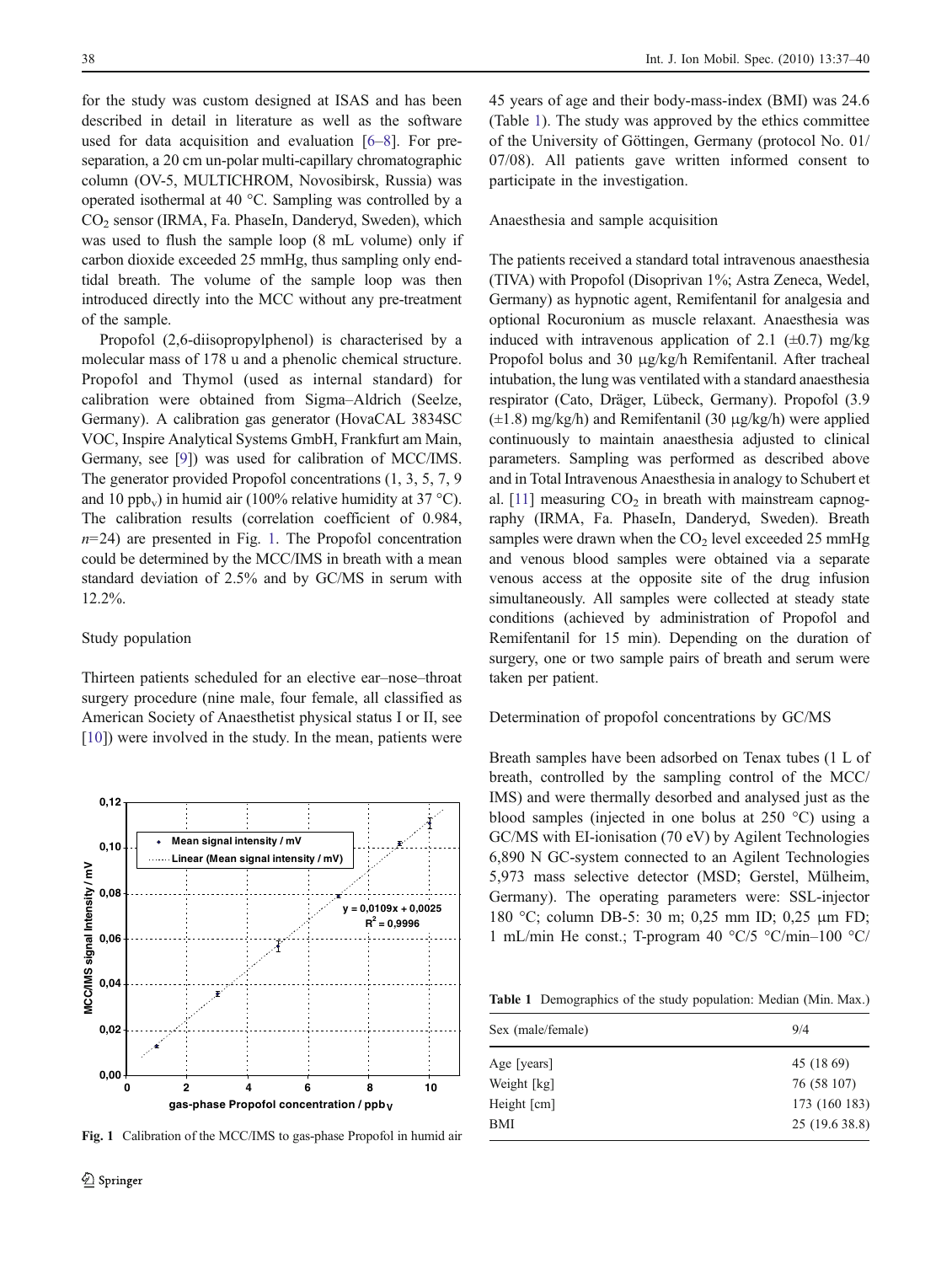<span id="page-2-0"></span>

Fig. 2 Propofol concentrations in exhaled air determined by MCC/ IMS and converted into serum concentrations versus Propofol serum concentrations determined by GC/MS. The solid line indicates a linaer regression with a correlation coefficient of 0.73

20  $\degree$ C/min–200  $\degree$ C (5 min). Integrated signals from the internal standard Thymol (m/z 135,150) and from Propofol  $(m/z 163,178)$  were evaluated by AMDIS/NIST (Automated Mass Spectral Deconvolution and Identification System; version 2.62, 2005; NIST version 2.0, 2005).

Simultaneously to breath sampling, venous blood was from the arm that was not used for the infusion. All samples were collected under steady-state conditions (Achieved by administration of Propofol and Remifentanil for 15 min). Depending on the duration of surgery, 1–2 samples were obtained from each patient.



Fig. 3 Deviation of the MCC/IMS concentration from the mean concentration determined by both MCC/IMS and GC/MS. The dotted lines indicate twice the standard deviation



Fig. 4 MCC/IMS chromatogram of Propofol with pre-separation operated at 40 °C. The Propofol signal is indicated by the cross line and the single spectra (bottom) and chromatogram (right) are displayed in the extra figures

inverse ion mobility  $1/K_0 / V$  s cm<sup>-2</sup>

### Results and discussion

S

In total 24 measurements were carried out during anaesthesia of the study population. The Propofol signal in the MCC/IMS spectra was identified via parallel Tenax samples of breath and TD-GC/MS analysis earlier from a different study population. The Propofol concentration in exhaled air was determined by MCC/IMS and converted into serum concentrations. The related serum Propofol concentration was determined by GC/MS using the reference analyte for quantification. The comparison of both measurements is presented in Fig. 2. A correlation



Fig. 5 From calibration measurements, a decrease of the Propofol retention time described by the formula  $t_R(T) = 11^{8*}T^{-3.98}$  was determined